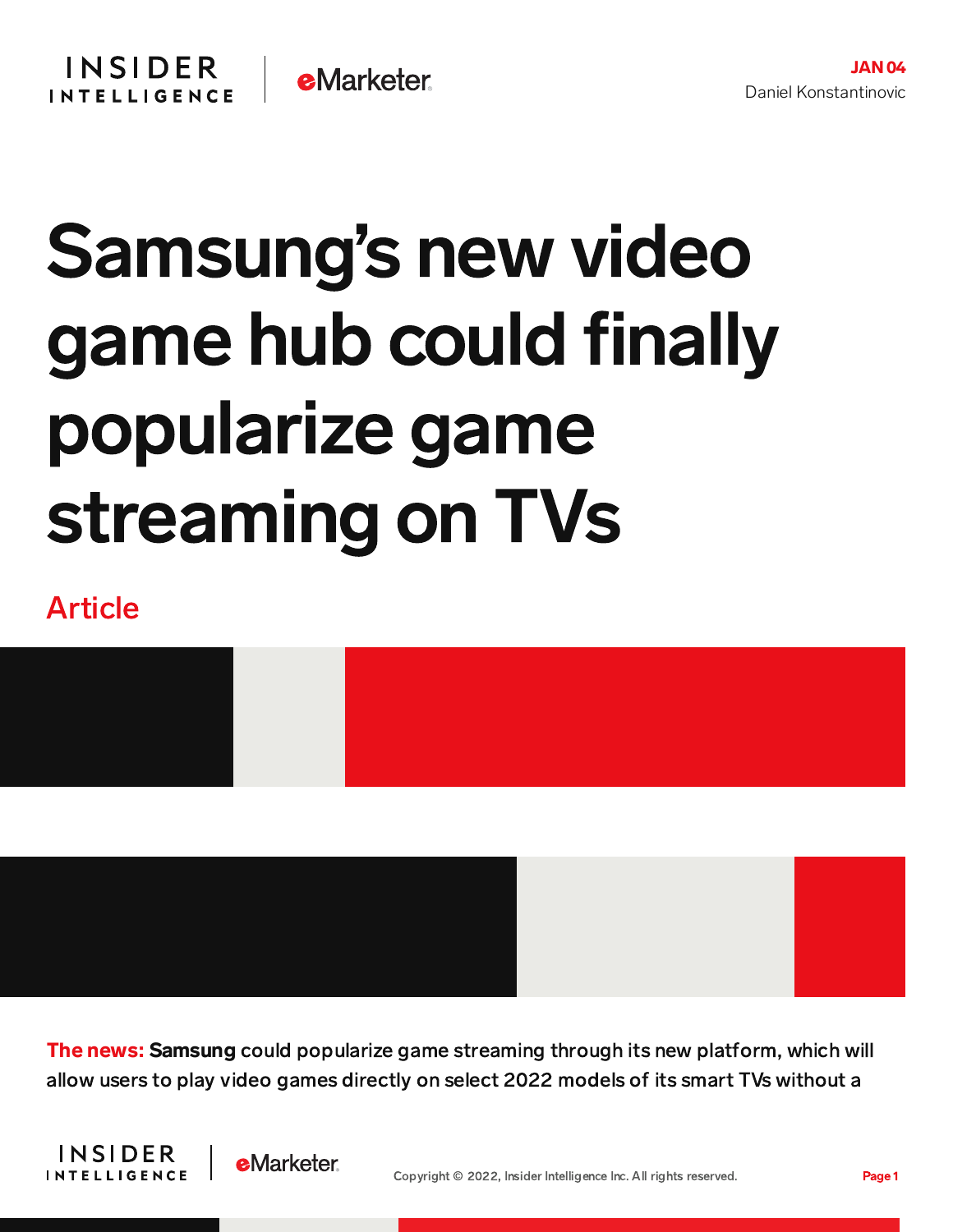gaming console, [per](https://www.gamesindustry.biz/articles/2022-01-04-samsung-unveils-smart-tv-gaming-hub) Gamesindustry.biz.

INSIDER

**INTELLIGENCE** 

- The Samsung Gaming Hub platform is being made in partnership with three game streaming companies: Nvidia, Utomik, and Google Stadia.
- Stadia Pro members will be able to stream games in 4K, but Samsung hasn't said if the gaming hub will require its own subscription.

How we got here: Game streaming is a promising technology that has grown in recent years but has failed to break through as a major force in the video game industry.

- In the early going, game streaming services promised to increase access to blockbuster video games without the prohibitive cost of a console or gaming computer. Instead of running a game natively on a device, the service provider runs it and then streams a high-quality video feed to the user's screen.
- But early on, services like Google Stadia and Nvidia's GeForce Now ran into issues with latency (even on single-player games) and lacked crucial multiplayer features that were standard on other gaming platforms.
- Stadia also ran into trouble by developing exclusive games in an attempt to compete with major consoles. It didn't take long for Google to [shutter](https://content-na2.emarketer.com/google-stadia-shutters-its-game-development-studio-struggles-cloud-gaming-service-off-ground) Stadia's game development branch and instead focus on refining the core functionality of its service.

Samsung**'**s edge: If the Samsung Gaming Hub will be available to smart TV users without an extra fee, it'll introduce game streaming to the rapidly growing number of connected TV (CTV) users.

- CTVs are quickly becoming a dominant force in television and the TV screen of choice across age groups. About [two-thirds](https://forecasts-na2.emarketer.com/584b26021403070290f93a3a/5f62448285702e0758c312dd) of the US population will be monthly CTV users in 2022, according to our estimates, with over 80% of users ages 25 to 54 using CTVs.
- The Samsung Gaming Hub will make switching between video games and other functions relatively easy by supporting both Xbox and PlayStation controllers at launch, [per](https://www.theverge.com/22862814/samsung-2022-tv-geforce-now-stadia-nvidia-google-utomik-cloud-gaming) The Verge. It also won't require users to pair their controllers every time when switching between devices.
- The new platform gives Samsung an edge over competing smart TV manufacturers like LG that have yet to solidify game streaming deals. It could also attract the attention of advertisers eager to get access to Samsung's detailed viewer behavior data on the platform across apps and mediums.